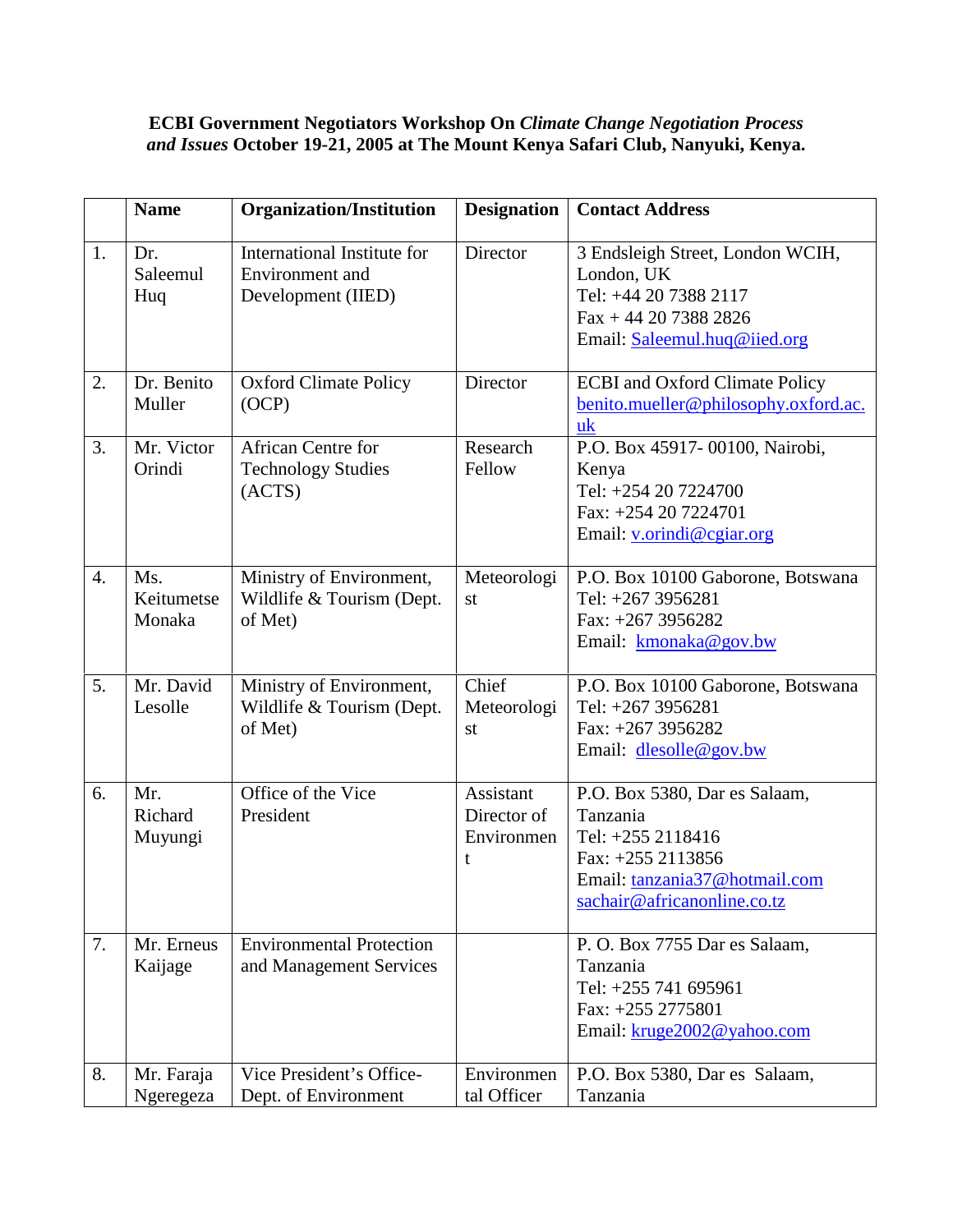|     |                                   |                                                                     |                                  | Tel: +255 22 2113983<br>Fax: $+255222113982$<br>Email: ngeregeza2001@yahoo.co.uk                                                                    |
|-----|-----------------------------------|---------------------------------------------------------------------|----------------------------------|-----------------------------------------------------------------------------------------------------------------------------------------------------|
| 9.  | Mr.<br>Edward<br>Zulu             | <b>Environmental Council of</b><br>Zambia                           | Director                         | Corner Suez & Church Rds, Box<br>35131, Lusaka, Zambia<br>Tel: +260 1 254025/59<br>Fax: $+260$ 1 254164<br>Email: ezulu@necz.org.zm                 |
| 10. | Dr.<br>Kenneth<br>Nkowani         | Ministry of Tourism,<br><b>Environment and Natural</b><br>Resources | Director                         | P.O. Box 34011, Lusaka, Zambia<br>Tel: +260 1 229417<br>Fax: +260 1 229417<br>Email: kapalakonje@yahoo.com                                          |
| 11. | Mr. Benson<br>Yassin              | <b>Environmental Affairs</b><br>Department                          | Environmen<br>tal Officer        | Private Bag 394, Lilongwe, Malawi<br>Tel: +265 1 771 111<br>Fax: +265 1 773 379                                                                     |
| 12. | Mr. Jolamu<br>Nhhokwe             | Meteorological Services                                             | Chief<br>Meteorologi<br>st       | P.O. Box 2 Chileka, Malawi<br>Tel: +265 1 692333/265 9911314<br>Fax: 265 1 692329<br>Email: jnkhokwe@metmalawi.com                                  |
| 13. | Ms.<br>Angella<br>Rwabutomi<br>ze | Ministry of Finance,<br>Planning & Economic<br>Development          | Economist/<br>Finance<br>Officer | P.O. Box 8147, Kampala, Uganda<br>Tel: +256 0 41707193/75537988<br>Fax: $+256041230163$<br>Email:<br>angella.rwabutomize@finance.go.ug              |
| 14. | Mr.<br>Godwin<br>Kakama           | Ministry of Finance,<br>Planning & Economic<br>Development          | Principal<br>Finance<br>Officer  | P.O. Box 8147, Kampala, Uganda<br>Tel: +256 0 41707193/75537988<br>Fax: +256 0 41230163<br>Email: gkakama@finance.go.ug<br>kakamagodwin@yahoo.co.uk |
| 15. | Mr. Samuel<br>Raboqha             | Lesotho Meteorological<br><b>Services</b>                           | Deputy<br>Director               | P.O. Box 14515<br>Tel: +266 22325029<br>Fax: +266 22325029<br>Email: rabogha@lesmet.org.ls                                                          |
| 16. | Ms. Martha<br>Rasekoai            | Ministry of Natural<br>Resources                                    | Senior<br>Economic<br>planner    | P.O. Box 772, Maseru, Lesotho<br>Tel: +266 322334<br>Fax: +266 310520<br>Email: rasekoaim@yahoo.com                                                 |